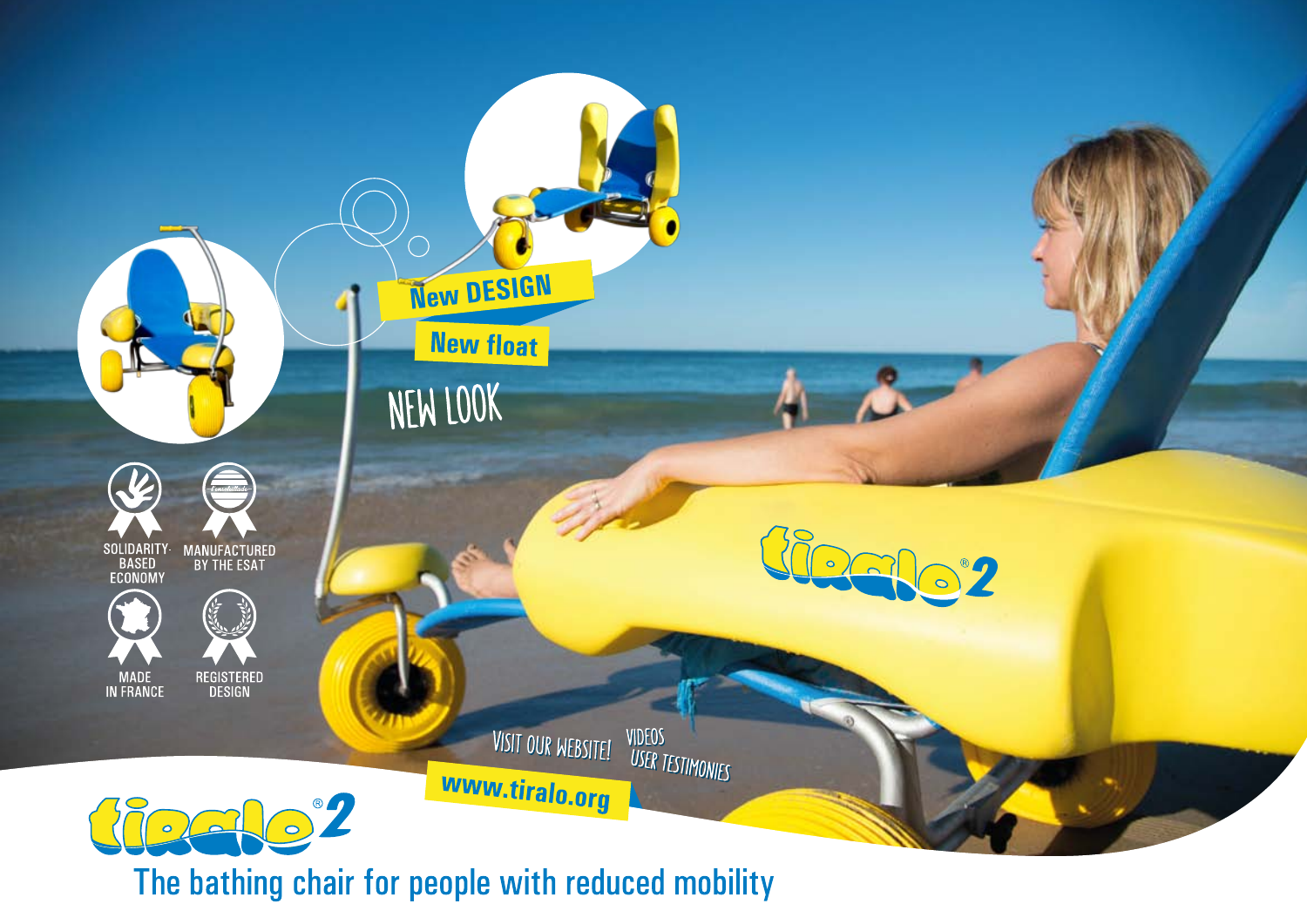![](_page_1_Picture_0.jpeg)

### **Width**

| <u>Seat  50 cm</u>                                        |
|-----------------------------------------------------------|
|                                                           |
| <b>Height</b>                                             |
| Seat  45 cm                                               |
| Seat back  90 cm                                          |
| <b>Total length</b>                                       |
| With tow bar folded out 220 cm                            |
| Weight  31 kg                                             |
| Maximum load 130 kg                                       |
| <b>Minimum load</b> 25 kg                                 |
| <b>Packaging</b>                                          |
| $178 \times 104 \times 58 - 38$ kg - 1.073 m <sup>3</sup> |

# **Materials**

**Frame**: aluminium and stainless steel

**Fabric :** woven hypoallergenic nylon net

**Armrests :** rotomoulded onepiece float

**Wheels:** 3 identical low-pressure wheels ; the front wheel is articulated

**Mobility :** chair pulled by a tow bar fitted with a handle

# **parts**

Available on order from our sales department or our **Robust !**<br> **Robust :**<br> **Robust :**<br> **Robust :**<br> **Robust :**<br> **Robust :**<br> **Robust :**<br> **Robust :**<br> **Robust :**<br> **Robust :**<br> **Robust :**<br> **Robust :**<br> **Robust :**<br> **Robust :**<br> **Robust :**<br> **Robust :**<br> **Robust :**<br> **Robust :**<br> **Robus** 

## **Easy to assemble and maintain**.

With its frame and back made of reinforced aluminium, its prime quality is its robustness.

**It has very few parts and is delivered almost fully assembled** ; in just a few minutes you'll be ready to enjoy the pleasures of the sea. By simply rinsing your Tiralo with freshwater after each bathing session, you'll be making the most of it for many years to come.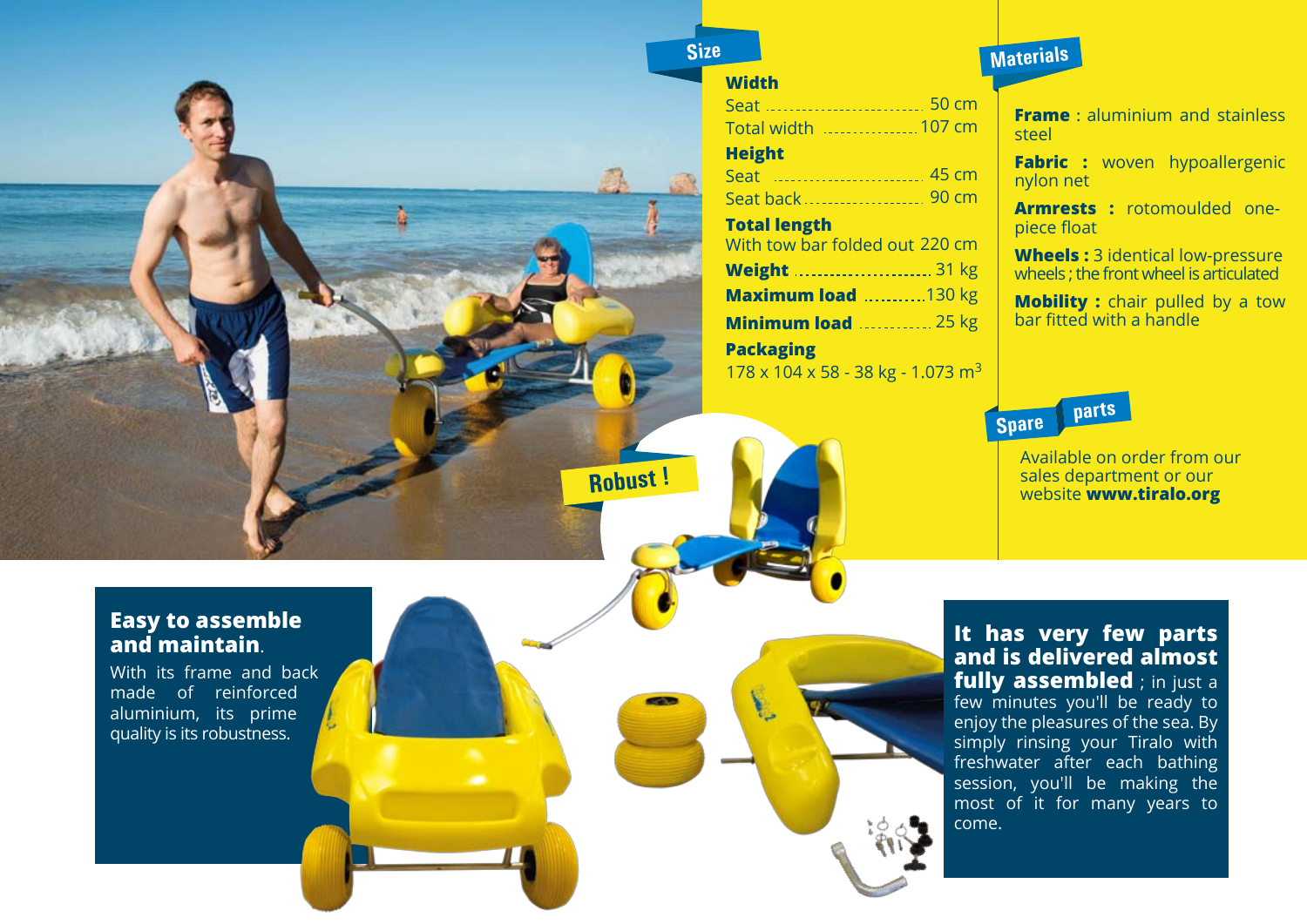![](_page_2_Picture_0.jpeg)

**It moves !**

![](_page_2_Picture_2.jpeg)

An accompanying person pulls and steers the three-wheeled chair with the help of a tow bar fitted with a handle. The low-pressure wheels make it easy to pull it over sand and pebbles.

![](_page_2_Picture_4.jpeg)

Owing to its one-piece float/armrests, guard and wheels, the TIRALO 2 floats and offers optimum comfort for bathing in a sitting position.

The armrests with handles keep the craft stable and have a clever, innovative system that makes use of the water pressure to automatically lock the float in place for bathing.

**a sun-bathing chair ! It's also** 

With its highly ergonomic and comfort-focused design, the TIRALO 2 makes it easy for the user to get from their wheelchair to the TIRALO 2, and from the amphibious chair to the sand.

It can be used for extended periods of time, in great comfort, owing to the materials it is made of and its rounded, user-friendly design.

The seat is made of a hypoallergenic material, agreeable to the touch, that fits to the user's body and lets sand and water through.

**AWARDS : European Program HELIOS II, 1995, Paris AUTONOMIC show, 1996, Observeur du design, 2003**

**Invented in 1999 by our ESAT, nearly 4,000 Tiralos have now been sold. The Tiralo gets a makeover**

**and becomes the Tiralo 2**